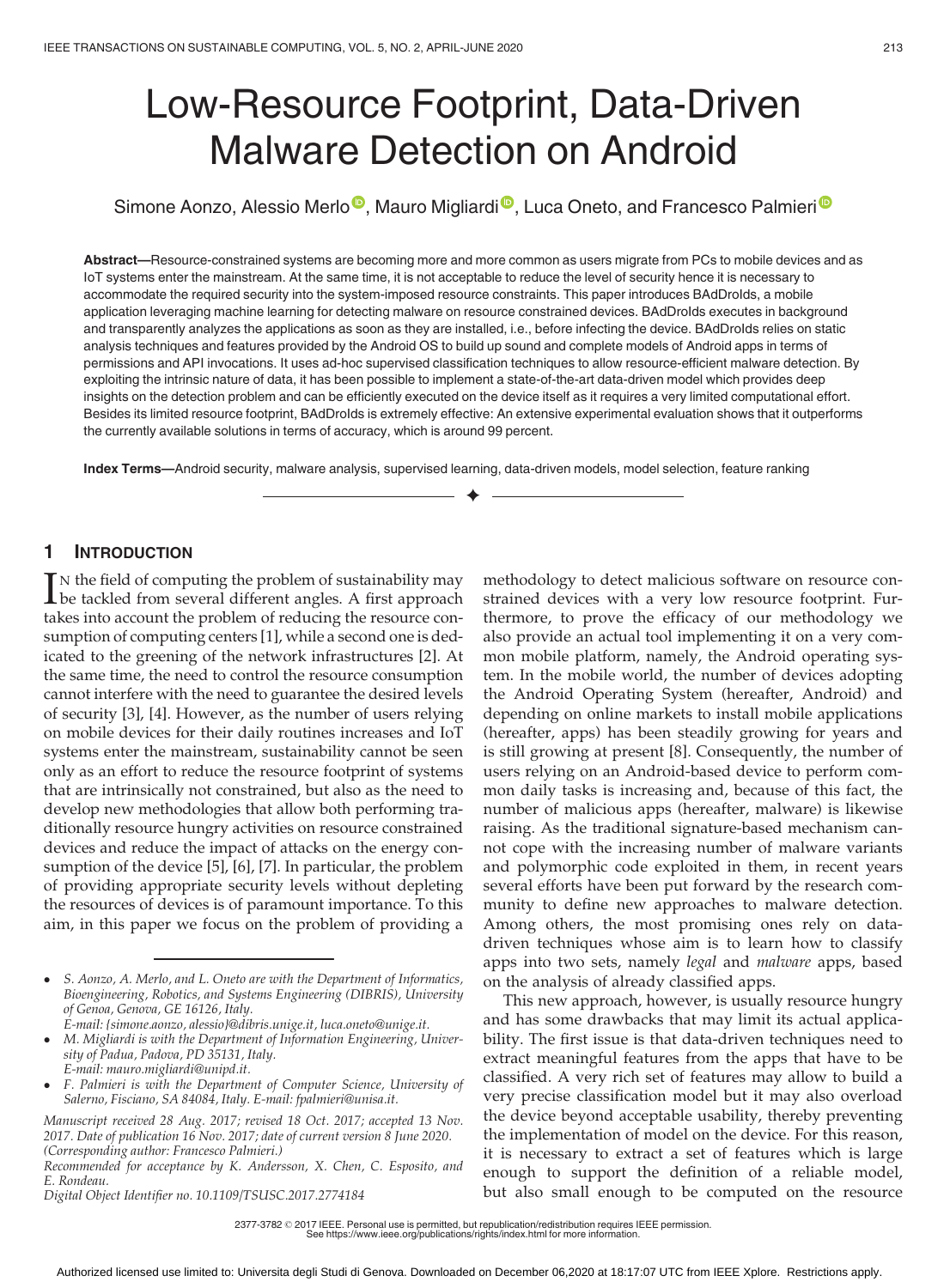constrained device in a sustainable way. Another limitation of this kind of models arises when the behavior of the program to be classified is evaluated at runtime (i.e., dynamic analysis). In fact, in such a situation, there is always the risk to recognize a threat only after the system has been compromised: therefore, this kind of analysis is generally carried out off-device, in secure sandboxed environments, albeit some proposals for anomaly detection at runtime on mobile have been recently put forward [9]. When dealing with the need of on-device analysis, the safest solution is to rely only on features that may be statically extracted from the program code without the need to execute it (i.e., static analysis). Finally, from a data-scientist point of view, there is the need to deal with the overfitting problem that occurs when the model excessively adapts to the set of apps on which the model has been trained, without guaranteeing an adequate generalization performance needed to detect previously unseen apps (i.e., zero-day malware).

In this paper we present BAdDroIds, an Android app capable of analyzing apps as soon as they are installed on the device, thereby allowing to classify an app as legal or malware before its execution, with a high degree of accuracy and a low resource footprint. We adopted state-of-theart data-driven machine learning techniques for building the malware detection system, in such a way that they can efficiently execute on a resource-constrained mobile device. In detail, we studied both qualitatively and quantitatively how the model works and how malware can be detected. Our tests have been performed by merging the most recently updated malware databases for a total of more than seven thousand malware samples, and have demonstrated to correctly classify the apps in approximately the 99 percent of the cases. The performance of BAdDroIds suggests that it can be adopted on actual mobile devices to execute on-the-fly analysis of new apps with a very limited impact on the user experience.

Structure of the paper. The rest of the paper is organized as follows: Section 2 provides some background and discusses some related work, while Section 3 presents the data-driven model at the basis of BAdDroIds. Section 4 discusses the experimental results of BAdDroIds on the field. Finally, Section 5 concludes the paper by discussing some future development of BAdDroIds.

## 2 RELATED WORK

The aim of this work is to define a new approach to binary classification of malware on Android through data-driven techniques that take into account as features both the permissions required by apps as well as the Android API (hereafter, AAPI) they invoke. In order to justify the reasons behind this choice, we briefly introduce here some relevant basics on the Android security mechanisms. The main security mechanisms in Android are the app sandbox and the usage of permissions. Android executes each app in a restricted sandbox, built by taking advantage of the multiuser nature of the Linux Kernel. In a nutshell, upon installation each app gets assigned a Linux User ID (UID) and whenever the app executes, it runs in its own user space. The aim of sandboxing is to improve the separation among apps by leveraging the isolation natively granted by the

Linux Kernel to different system users. Beyond sandboxing, Android requires that each app declares its resource requirements as a set of permissions upon installation. Without loss of precision, permissions can be seen as strings that denote the possibility for an app to require specific functionalities offered by the operating system. Some basic permissions are automatically granted at install time and never revoked. Other permissions (defined as dangerous [10]) handle the privacy of the user (i.e., they allow the app to profile the user by accessing his contacts, messages and call logs, as well as activate camera and audio recording or access the user's position) and have to be granted/denied at runtime by the user himself. At the time of writing, there are 24 dangerous permissions in Android; however, these 24 are divided into 9 groups that represent the granularity at which they may be granted/denied. When a dangerous permission is requested by the app for the first time, the user is prompted to grant/deny the use of the permission to the app. As described above, if the user grants the permission, she automatically grants all the permissions in the corresponding group. This implies that if the same app requires to exploit another permission of the same group for the first time, the user is not prompted again. This choice allows limiting the number of permission requests at runtime (that can be annoying for the user), at the cost of a more coarsegrained control over dangerous permissions. It is also worth noticing that once a group of dangerous permissions is granted, it is never revoked by the system; however, the user can remove a permission from an app by explicitly modifying the app settings.

An app obtains a system functionality by invoking a specific AAPI. The set of AAPI invocations can be mostly inferred from the app bytecode (i.e., the executable app code) through static analysis techniques. This inference is possible even if the code is obfuscated. Code obfuscation refers to a set of techniques applied at compile time by the developer and used to deter the reverse engineering of the app (i.e., in this case, the process of disassembling the app and analyzing its components by a human being). An AAPI invocation may require specific dangerous permissions. Thus, an AAPI is executed properly if the app has been granted the corresponding dangerous permissions. An official mapping between AAPI methods and permissions is not published. However, some work has empirically inferred this mapping [11]. An example of the correspondence between AAPIs and permissions is the following: the class android.net.wifi.WifiManager provides the AAPI method isWifiEnabled() that returns true or false whether the Wi-Fi interface is enabled or disabled and needs the permission android.permission.ACCESS\_- WIFI\_STATE to check the state of the Wi-Fi. Since a mapping (albeit potentially incomplete) exists, checking both the requested permissions and the AAPI invocations could appear redundant, as considering the AAPI invocation inferred though static analysis could suffice. Unfortunately, the inference of the AAPI set by static analysis alone may be incomplete, in fact, an app could also leverage advanced Java mechanisms such as Reflection [12] and Java Native Interface (JNI) [13] to execute code that is not directly identifiable in the bytecode (i.e., it is impossible to infer all the specific invocations through static analysis alone). Yet, an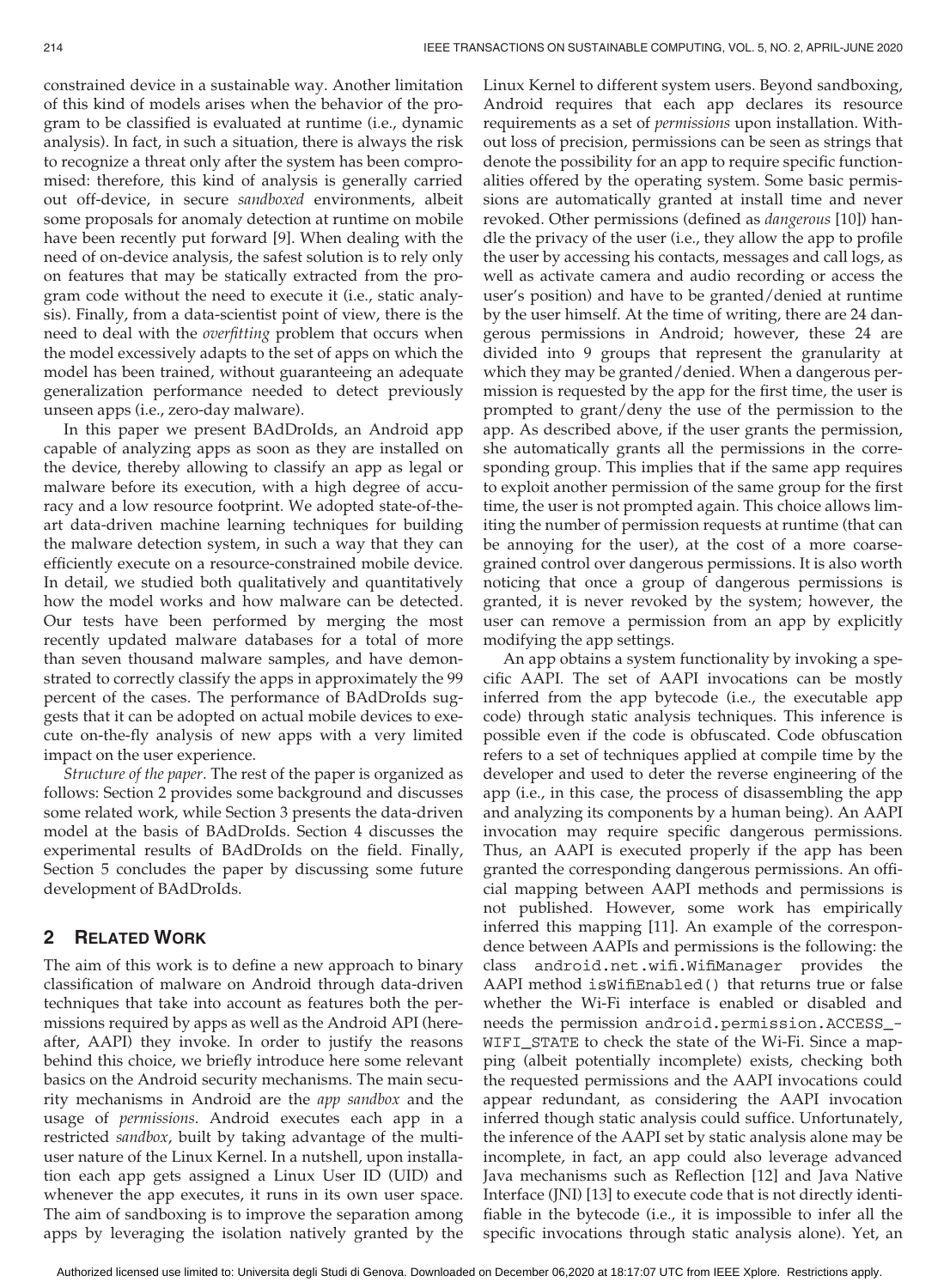| Paper                  | DroidMat [14] |              | PBMD [15] PUMA [16] | <b>TLPD</b> [17] | Drebin [18]  | <b>MDLS</b> [19] | PIndroid [20] | <b>BAdDroIds</b> |
|------------------------|---------------|--------------|---------------------|------------------|--------------|------------------|---------------|------------------|
| Year                   | 2012          | 2013         | 2013                | 2014             | 2014         | 2016             | 2017          | 2017             |
| Sustainability         | L             |              | Н                   | M                | М            |                  | Н             | Н                |
| <b>Static features</b> |               |              |                     |                  |              |                  |               |                  |
| Req. permissions       | $\checkmark$  |              | $\checkmark$        | v                | $\checkmark$ | $\checkmark$     |               |                  |
| Used permissions       |               | $\checkmark$ |                     |                  |              |                  |               |                  |
| App components         |               |              |                     |                  |              |                  |               |                  |
| Intents                |               |              |                     |                  |              |                  |               |                  |
| API calls*             |               |              |                     |                  |              |                  |               |                  |
| Inter-Comp Comm.       |               |              |                     |                  |              |                  |               |                  |
| Market description     |               |              |                     |                  |              | $\checkmark$     |               |                  |
| String pattern         |               |              |                     |                  | $\checkmark$ |                  |               |                  |
| Dynamic analysis       |               |              |                     |                  |              |                  |               |                  |
| $N^{\circ}$ of apps    | 1738          | 21684        | 606                 | 30084            | 129013       | 78649            | 1745          | 14988            |
| Legal                  | 1500          | 20548        | 357                 | 28548            | 123453       | 52251            | 1300          | 7494             |
| Malware                | 238           | 1136         | 249                 | 1536             | 5560         | 26398*           | 445           | 7494             |
| Accuracy               | 97.87         | 98           | 78                  | 98.6             | 94           | 94               | 99.8          | 98.9             |
|                        |               |              |                     |                  |              |                  |               |                  |

TABLE 1 Related Work Comparison

AAPI invocation, especially a dangerous one, can still require some permissions to execute properly when invoked at runtime. Hence, we argue that taking into account both permissions and AAPI invocations as features for binary classifying malware allows detecting more malicious behaviors than each of the two by itself.

Several examples of data-driven Android malware detection systems exist in literature. One of the earliest work is KIRIN [21]. It defines a set of security rules describing potentially dangerous permission patterns. For instance, an app requiring both the RECEIVE\_SMS and the SEND\_SMS permissions is considered risky by KIRIN. The approach has been assessed on a very limited set of apps (i.e., 311), and allowed to recognize 10 apps violating all inferred security rules. Among them, 5 has been proved to be real malware through manual code inspection.

Table 1 provides a comparison among some of the most influential works that use ML techniques for malware detection, ordered by year of publication. We defined three labels, namely L(ow) M(edium) H(igh), describing the sustainability of the approach. The labeling is based on the resource footprint of the described tool, taking into account how much computational power is needed for collecting the features and apply the model to them. We always assume that the model is generated only once, during the training phase, not on the resource constrained device, hence the cost of the model generation is not used to evaluate the sustainability of the approach.

DroidMat [14], PBMD [15] and MDLS [19] are considered Low-sustainable for the following reasons: DroidMat requires to create the Inter-procedural control flow graph of the app, PBMD uses dynamic analysis, and MDLS downloads and parses the market description. In this respect, we choose to avoid considering the whole invocation chain our work as this would require to statically build a data structure (e.g., a flow graph) that is expensive in terms of memory and computational power.

TLPD [17] and Drebin [18] are considered Mediumsustainable because for generating the Used permissions set they must check if every method invocation in the code requires some permissions.

PUMA [16], PIndroid [20] and BAdDroIds are considered High-sustainable because they collect the features with a linear analysis of the bytecode and the Android Manifest file.

Previous works focus on the extraction of the following static features: requested permissions, used permissions, app components, intents, inter-component communication (ICC), meta data extracted from online market description, string patterns (e.g., URLs, IP addresses, base64, etc.) and API calls. For the sake of clarification, ours is the only approach that considers every API, i.e., every method invocation (that cannot be obfuscated) given by the language and the Android framework. For example we also consider the java.lang.String constructor. Usually authors check different subsets of API, often related to privacy or permissions declared in the manifest, but this selection lacks of important feature like Reflection and the loading of native code.

We chose a small subset of the most significant features among the ones that were already being researched extensively in previous publications and we demonstrated that they are enough for a very good classification. Obviously, other alternatives can be taken into consideration, but they would require too much memory or computation in order to be efficiently usable on a mobile device.

None of the cited articles use our set of features but our approach has higher accuracy with respect to any other paper in literature except PIndroid [20]. However, the high level of accuracy granted by PIndroid is calculated on a very reduced dataset of malware samples. Furthermore, no other work in literature also provides a freely available app for testing and the whole set of data allowing to replicate and check the presented statements. Finally, it is worth noting that our testbed is the second biggest malware dataset (7494) w.r.t. other works. Indeed, only in the MDLS experience presented in [19] the authors tested the solution on a dataset of 26398 malware samples.

# 3 THE DATA DRIVEN CLASSIFICATION MODEL

For our specific malware classification purposes, we consider the supervised learning framework, with particular reference to the binary classification problem, where an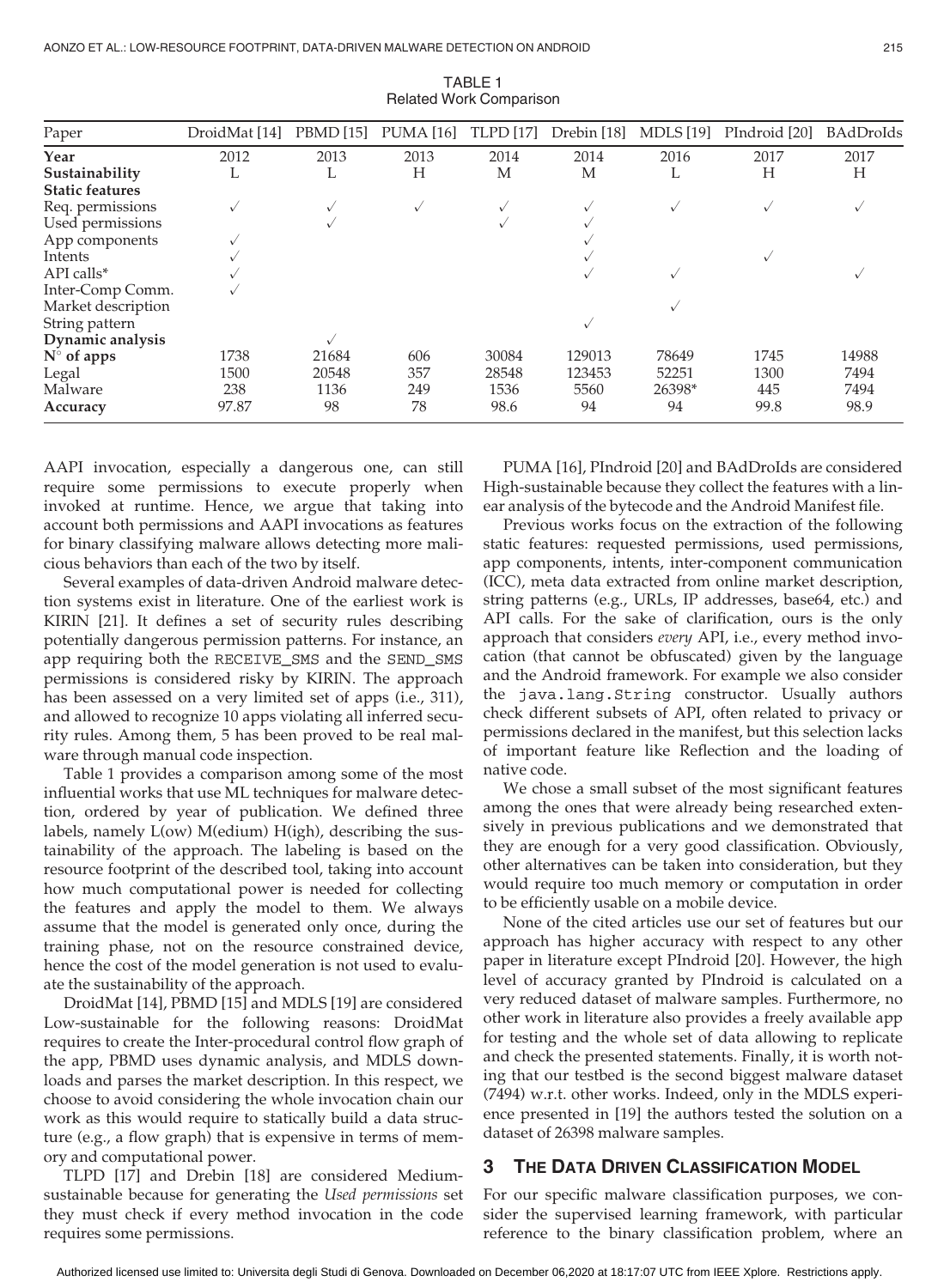input space X and an output space Y are available [22]. In<br>our case  $\mathcal{X} = \{0,1\}^d$ , where each element of the space repre-<br>sents the presence or the absence of a particular declared sents the presence or the absence of a particular declared permission or AAPI invocation (as AAPI invocations are retrieved from code through static analysis we will call them retrieved AAPI), and  $\mathcal{Y} = \{\pm 1\}$ , since the possible labels are legal  $(+1)$  or malware  $(-1)$ . Note that, the same problem can be faced as a novelty detection task [23]. In fact, in real world situations, the number of malware applications is much lower with respect to the number of legal ones. We made a preliminary study on the available data by exploiting the most recent tools in the novelty detection context [24], but results were not satisfying both in terms of accuracy and also in terms of resource requirements because of the need for the use of the kernel and a huge number of legal apps. In the supervised learning framework, the goal is to estimate the unknown rule  $\mu : \mathcal{X} \to \mathcal{Y}$ which associates a label  $Y \in \mathcal{Y}$  to an element  $X \in \mathcal{X}$ . In general,  $\mu$  can be non-deterministic [22] (i.e., different apps may have the same sets of declared permissions and/or retrieved AAPI invocation but different label). A data driven technique estimates  $\mu$  through a learning algorithm  $\mathcal{A}_H : \mathcal{D}_n \times \mathcal{F} \to f$ , characterized by its set of hyperparameters  $H$ , which maps a series of examples of the input/ output relation, contained in a dataset of  $n$  samples  $\mathcal{D}_n : \{(X_1, Y_1), \ldots, (X_n, Y_n)\}\$  sampled from  $\mu$  (or in other words  $n$  different labelled Android apps), into a function  $f: \mathcal{X} \rightarrow \mathcal{Y}$ . The error that f commits, in approximating  $\mu$ , is measured with reference to a loss function  $\ell : \mathcal{X} \times \mathcal{Y} \times$  $\mathcal{F} \rightarrow [0,\infty)$ . In our case, we will make use of the Hard loss function which counts the number of errors  $\ell_H(f(X),Y) =$  $[f(X) \neq Y] \in \{0, 1\}$  [22]. The purpose of any learning procedure is to select the best set of hyperparameters  $H$  such that the expected error  $L(f) = \mathbb{E}_{\mu} \ell(f(X), Y)$  – which unfortunately is unknown since  $\mu$  is unknown – is minimum. Obviously, the error that f commits over  $\mathcal{D}_n$  is optimistically biased since  $\mathcal{D}_n$  has been used for building f itself. For this reason another set of fresh data, composed of  $m$  samples and called test set  $\mathcal{T}_m = \{(X_1^t, y_1^t), \dots, (X_m^t, y_m^t)\}\)$ , needs to be exploited. Note that  $X^t \in \mathcal{X}$  and  $X^t \in \mathcal{Y}$  with be exploited. Note that,  $X_t^t \in \mathcal{X}$  and  $Y_t^t \in \mathcal{Y}$  with  $i \in \{1, \ldots, m\}$  and the association of  $Y^t$  to  $X^t$  is again made  $i \in \{1, \ldots, m\}$ , and the association of  $Y_i^t$  to  $X_i^t$  is again made<br>hased on u based on  $\mu$ .

Many different algorithms exist in literature such as the Kernel-based method [23], the Neural Network-based one [25], [26], [27], the Ensemble Methods [28], the Bayesian approaches [29], the Local Methods [30], among others. In our case, we need to keep in mind that the classification model  $f = \mathcal{A}_H(\mathcal{D}_n)$  needs to run on a mobile device. For this reason we have to exploit a model which requires as little computational effort as possible [31]. In particular, the computational requirements of the training phase, namely the time needed to build  $f$ , are not important since the training phase can be performed offline. What is instead crucial are the computational requirements needed in order to compute  $f(X)$  since it must be done on the device. In this context Kernel-based method are usually the best suited choice [32], [31]. Other alternatives exist such as Extreme Learning Machines [33], Deep Neural Networks [34], Random Forests [35], or Gaussian Processes [36] but the forward phase of these methods usually requires much more memory and computations with respect to our proposal [31].

We use two learning algorithms, one linear and one nonlinear by carefully considering the computational requirements of computing  $f(X)$ . Moreover, we will try to get insight on the problem of detecting a malware based on declared permissions and retrieved AAPI invocations by detecting the most important subset of them and their weight (i.e., if the presence of an invocation or a declared permissions is an indication of malware or not). Finally, we will show how to tune the hyperparameters of the different algorithms and how not to simply get a binary answer from  $f(X)$  (legal or malware) but also a reliability estimation of such response.

For what concerns the linear approach, let us define  $\mathcal F$  as the set of all the possible linear separators in the space  $\mathcal{X}$ :  $f(X) = W<sup>T</sup> X + b$  with  $W \in \mathbb{R}^d$  and  $b \in \mathbb{R}$  [22]. Based on this choice the most intuitive way of choosing  $W$  and  $b$  is to choose the solution which minimizes the error over the available data [22]

$$
(W, b) : \arg\min_{W, b} \sum_{i=1}^{n} \ell_{\text{H}}(W^{T} X_i + b, Y_i). \tag{1}
$$

Unfortunately, the Problem (1) has two drawbacks: (i) it is NP-Hard since the loss function is non-convex [31] and (ii) it is ill-posed and may overfit the available data and have large expected error [37]. In order to solve issue (i) it is necessary to approximate  $\ell_H$  with one of its convex relaxations. The most suited one is the Hinge loss function  $\ell_{\xi}(f(X_i), Y_i) = \max[0, 1 - Y_i f(X_i)]$  [22], the simplest convex<br>upper bound of  $\ell_{\text{tr}}$  which is also the best choice in this conupper bound of  $\ell_H$ , which is also the best choice in this context [38]. By solving issue (i) we can also address the issue (ii) since, by exploiting  $\ell_{\xi}$ , it is possible to introduce a regularization term, inspired by the Tikhonov regularization principle [39], which allows to derive a well posed alternative to Problem (1). Several regularization terms exists, form the L1 to the L2 and Lp norms [40], [41], [42], but in this work we will exploit the combination of the L1 and the L2 regularization schemes [42]. This choice is made since, in our case,  $d \gg n$  and the presence of many declared permissions and retrieved AAPI invocations are correlated with each other. L1L2 regularization schema, also called elastic net regularization [42], is both a regularization and variable selection method. L1L2 often outperforms the L1, while providing a similar sparsity of representation. In addition, the L1L2 encourages a grouping effect, where strongly correlated features tend to be in or out of the model together. L1L2 is particularly useful when  $d \gg n$  (as in our case) and, contrarily to L1, it is a very satisfactory variable selection method when  $d \gg n$ . Consequently Problem (1) can be reformulated as follows:

$$
(W, b) : \arg\min_{W, b} \lambda \|W\|_2^2 + (1 - \lambda) \|W\|_1
$$
  
+ 
$$
\frac{C}{n} \sum_{i=1}^n \max[0, 1 - (Y_i W^T X_i + b)],
$$
 (2)

which is a convex problem than can be solved with many tools developed in recent years [42], [43]. Note that  $\lambda \in (0, 1)$  is a constant that balances sparsity characteristics with feature selection ability [42] while  $C \in (0,\infty)$  is another constant which balances the tradeoff between underfitting and overfitting tendency [39]. The sparsity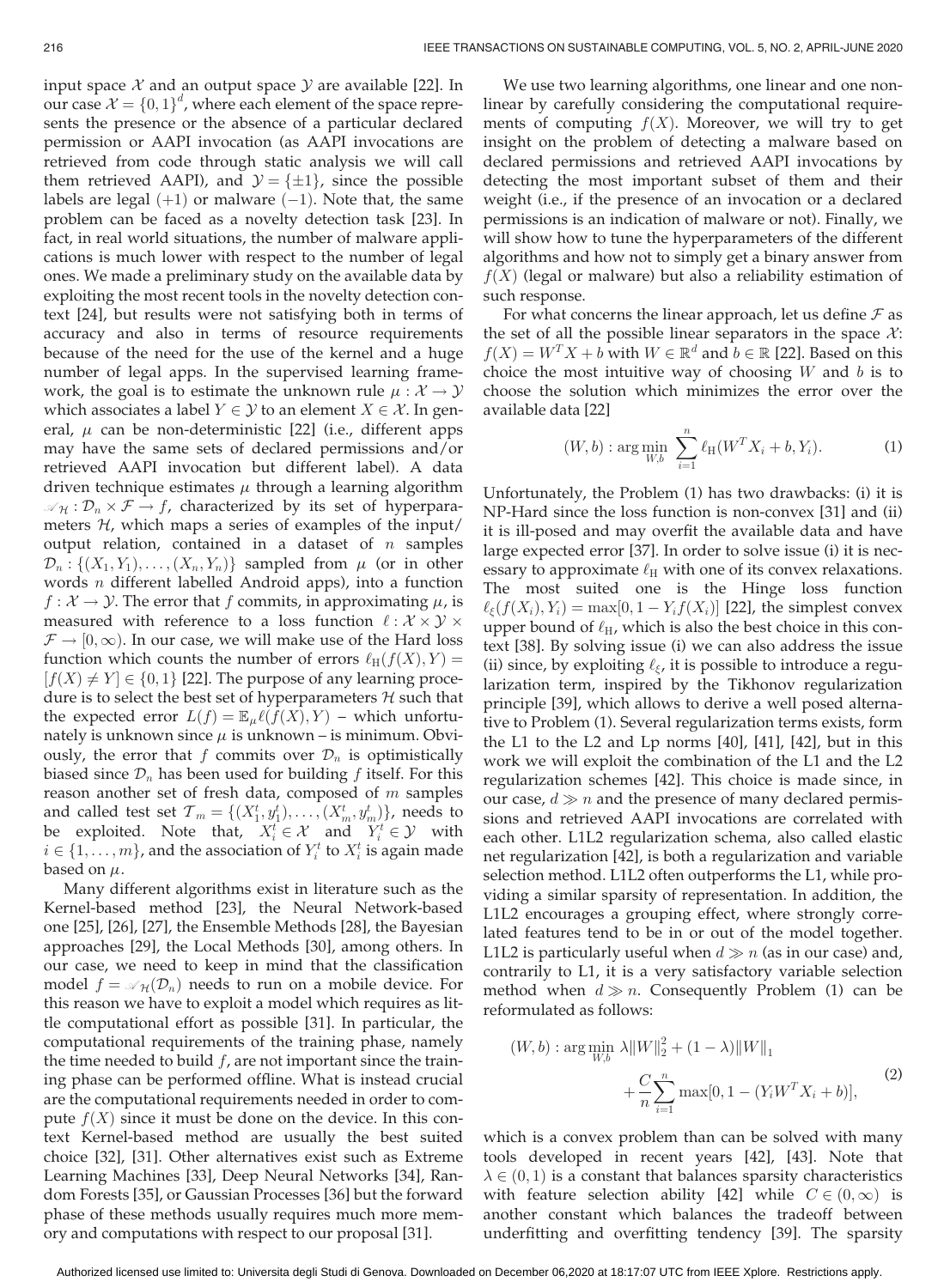effect of the L1 regularizers also allows to reduce the number of  $W_{i\in\{1,\ldots,d\}}\neq 0$  and then to obtain a model f which can run with reduced computational requirements [31].

The shape of the model  $f$ , built by solving Problem  $(2)$ , together with the sparsity effect of the L1 regularizers and the fact that  $\mathcal{X} = \{0, 1\}^d$ , allows us to derive a simple yet effective and efficient feature selection and ranking method effective and efficient feature selection and ranking method which also has the ability to infer if a feature is an indicator of malware or legal [44]. In fact, if some  $W_i$  with  $j \in$  $\{1, \ldots, d\}$  are equal to zero the meaning is straightforward: that feature jth is not meaningful for distinguishing between legal or malware. If, instead, a particular  $W_i$  with  $j \in \{1, \ldots, d\}$  is different from zero, since  $X_j \in \{0, 1\}$ , and  $W_i > 0$  the feature *j*th is an indication that the app is a malware. Analogously, if  $W_i < 0$  the feature *j*th is an indication that the app is legal. Finally, the magnitude of  $W_i$  gives its raw importance.

The limitation of Problem  $(2)$  is the shape of f which is linear [22]. In order to overcome this limitation, we can define f as a nonlinear function  $f(X) = W<sup>T</sup> \Phi(X) + b$  where  $\Phi: \mathbb{R}^d \rightarrow \mathbb{R}^D$  with  $D \gg d$  (since with  $d$  features we were not able to find a good classifier),  $W \in \mathbb{R}^D$ , and  $b \in \mathbb{R}$ . Then, we can substitute the new  $f$  in Problem (2) and exploit the representer theorem [45] in order to observe that the solution of Problem (2) can be expressed as  $W = \sum_{i=1}^{n} \alpha_i \Phi(X_i)$  with  $\alpha_i \in \mathbb{R}$  where  $i \in \{1, \ldots, n\}$ . By substituting these results in  $\alpha_i \in \mathbb{R}$  where  $i \in \{1, \ldots, n\}$  By substituting these results in Problem (2) we obtain the following problem

$$
(W, b, \alpha) : \arg\min_{W, b, \alpha} \lambda \|W\|_2^2 + (1 - \lambda) \|W\|_1
$$
  
+ 
$$
\frac{C}{n} \sum_{i=1}^n \max[0, 1 - (Y_i W^T \Phi(X_i) + b)] \quad (3)
$$
  
s.t. 
$$
W = \sum_{i=1}^n \alpha_i \Phi(X_i).
$$

Note that, Problem (3) suffers from the curse of dimensionality since the size of the problem depends on  $D$ . If  $D$  is large it may become intractable. For this reason, if we exploit the kernel trick [46], and, instead of applying the regularization over  $W$  we equivalently apply the regularization to  $\alpha$ , we obtain the following problem

$$
(\alpha, b) : \underset{n}{\arg\min} \lambda \|\alpha\|_2^2 + (1 - \lambda) \|\alpha\|_1
$$
  
+ 
$$
\frac{C}{n} \sum_{i=1}^n \max \left[0, 1 - \left(Y_i \sum_{j=1}^n \alpha_j K(X_i, X_j) + b\right)\right],
$$
 (4)

where  $K(X_i, X_j) = \Phi(X_i)^T \Phi(X_j)$ ,  $\Phi$  can remain unknown,<br>  $f(X) = \sum_{i=1}^{n} \alpha_i K(X_i, X) + b$  and the problem is still convex  $f(X) = \sum_{i=1}^{n} \alpha_j K(X_i, X) + b$ , and the problem is still convex. We opt for a Gaussian Kernel  $K(X_i, X_j) = e^{-\frac{||X_i - X_j||_2^2}{\sigma}}$  for the reason described in [47]. Obviously, the feature selection and reason described in [47]. Obviously, the feature selection and ranking phase in this case is not possible but Problem (4) still takes into account the computational requirements of a mobile device. In fact, the L1 regularization allows to reduce the number of  $\alpha_i$  with  $i \in \{1, \ldots, n\}$  different from zero. The smaller the number of  $\alpha s$  different from zero is, the less computational expensive is the computation of  $f(X)$ .

Another issue that we have to face is how to tune the hyperparameters of the proposed algorithms  $(\lambda, C, \text{and } \sigma \text{ for } \theta)$ the nonlinear case) [48]. The values of the hyperparameters deeply affect the performance of the final classification model  $\mathcal{A}_H(\mathcal{D}_n)$  and for this reason they must be tuned carefully. Resampling techniques like cross validation [49] and non-parametric bootstrap [50] (BOO) are often used by practitioners because they work well in many situations [48]. Other alternatives exist, which are bases in the Statistical Learning Theory, which give more insight into the learning process. Examples of methods in this last category are: the seminal work of the Vapnik-Chervonenkis Dimension [22], its improvement with the Rademacher Complexity [51], [52], the theory of compression [53], [54], the Algorithmic Stability breakthrough [55], the PAC-Bayes theory [56], [57], and more recently the Differential Privacy theory [58], [59].

In our specific case the BOO will be exploited since it is the most effective one in cases like the one described in the paper, where the cardinality of the sample is reasonable [48]. BOO relies on a simple idea: the original dataset  $\mathcal{D}_n$  is resampled many  $(n_o)$  times with replacement, to build two independent datasets called training and validation sets, respectively  $\mathcal{L}_l^o$  and  $\mathcal{V}_v^o$ , with  $o \in \{1, \ldots, n_o\}$ . Note that  $\mathcal{L}_s^o \cap \mathcal{V}^o = \emptyset$ . Then in order to select the best set of hyper- $\mathcal{L}_l^o \cap \mathcal{V}_v^o = \emptyset$ . Then, in order to select the best set of hyper-<br>parameters H in the set of possible ones  $\mathfrak{h} = \{H_1, H_2, \ldots\}$  $\mathcal{L}_l \cap \mathcal{V}_v = \emptyset$ . Then, in order to select the best set of hyper-<br>parameters H in the set of possible ones  $\mathfrak{H} = {\mathcal{H}_1, \mathcal{H}_2, \ldots}$ <br>for the algorithm  $\mathcal{L}_l$  or in other words, to perform the for the algorithm  $\mathcal{A}_H$  or, in other words, to perform the model selection phase, the following procedure needs to be applied

$$
\mathcal{H}^* : \arg\min_{\mathcal{H}\in\mathfrak{H}} \frac{1}{n_o} \sum_{o=1}^{n_o} \widehat{L}^{\mathcal{V}_v^o}(\mathcal{A}_{\mathcal{H}}(\mathcal{L}_l^o)),\tag{5}
$$

where  $\hat{L}^{\mathcal{S}}(f) = \frac{1}{|\mathcal{S}|} \sum_{(X,Y) \in \mathcal{S}} \ell_H(f(X), Y)$ . Since the data in  $\mathcal{L}^{\mathcal{O}}_t$ are different with respect to the ones in  $\mathcal{V}_{v}^{\circ}$ , the idea is that  $\mathcal{H}^*$  should be the set of hyperparameters which allows to  $\mathcal{H}^*$  should be the set of hyperparameters which allows to achieve a small error on a data set that is independent from the training set. Note that, in BOO,  $l = n$  and  $\mathcal{L}_l^o$  must be sampled with replacement from  $\mathcal{D}$  while  $\mathcal{V}^o = \mathcal{D} \setminus \mathcal{L}^o$ sampled with replacement from  $\mathcal{D}_n$ , while  $\mathcal{V}_v^o = \mathcal{D}_n \setminus \mathcal{L}_v^o$ .<br>Finally it is worth underlining that the classifier

Finally, it is worth underlining that the classifier that we have just proposed gives, as an output, only the answer legal or malware. In a real world scenario this information is not enough. What it is important is also the reliability of the models' answers. For this reason we exploit the proposal of [60] which is able to take the  $f(X)$  (in our case  $f(X) = W<sup>T</sup> X + b$  for the linear model and  $f(X) = \sum_{(X_i, Y_i) \in \mathcal{D}_n} \alpha_j K(X_i, X) + b$  for the nonlinear one) and associates a probability to the choice of the model. In particular

$$
\mathbb{P}\{f(X) = +1\} = \frac{1}{1 + e^{\gamma f(X) + \beta}},\tag{6}
$$

where  $\gamma \in \mathbb{R}$  and  $\beta \in \mathbb{R}$  are chosen by minimizing the negative log likelihood averaged over the different  $\mathcal{V}_v^o$  which<br>is a cross-entropy error function is a cross-entropy error function

$$
(\gamma, \beta) : \arg\min_{\gamma, \beta} - \sum_{o=1}^{n_o} \sum_{(X, Y) \in \mathcal{V}_v^o} \left[ \left( \frac{Y+1}{2} \right) \log \left( \frac{1}{1 + e^{\gamma f(X) + \beta}} \right) + \left( 1 - \frac{Y+1}{2} \right) \log \left( 1 - \frac{1}{1 + e^{\gamma f(X) + \beta}} \right) \right].
$$
\n(7)

Authorized licensed use limited to: Universita degli Studi di Genova. Downloaded on December 06,2020 at 18:17:07 UTC from IEEE Xplore. Restrictions apply.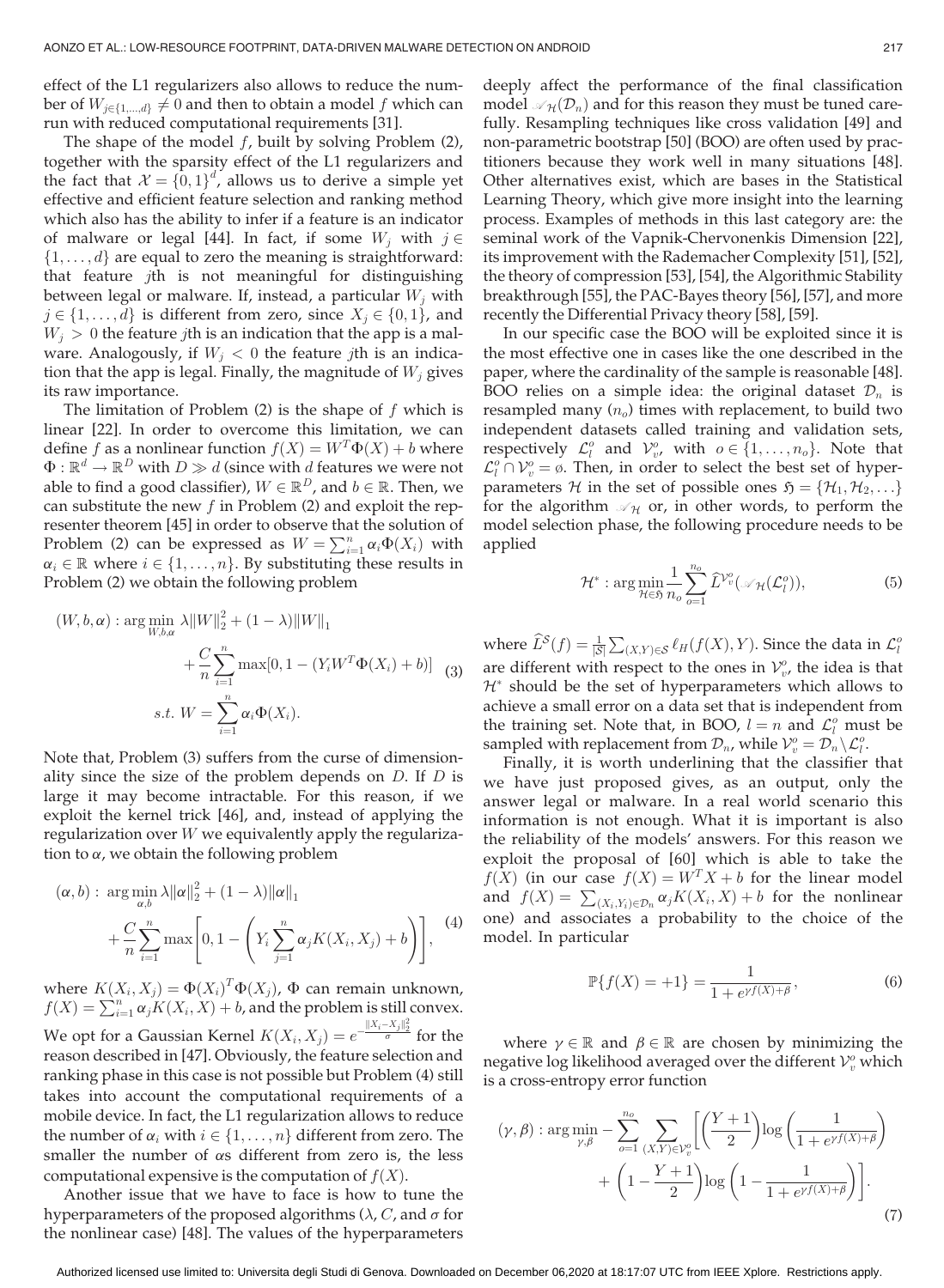TABLE 2  $\widehat{L}^{T_m}(\mathcal{A}_{\mathcal{H}^*}(\mathcal{D}_n))$  of LIN and KER for Problem PER, INV, and PERINV when Varying  $n$ 

|                  |                | <b>PER</b>                                                             |               | <b>INV</b>                                                             |                             | <b>PERINV</b> |  |
|------------------|----------------|------------------------------------------------------------------------|---------------|------------------------------------------------------------------------|-----------------------------|---------------|--|
| $\boldsymbol{n}$ | LIN            | KER                                                                    | <b>LIN</b>    | KER                                                                    | LIN                         | <b>KER</b>    |  |
| 750              | $12.6 \pm 0.9$ | $11.9 \pm 0.8$ $5.3 \pm 0.3$ $5.4 \pm 0.3$ $5.1 \pm 0.2$ $5.2 \pm 0.2$ |               |                                                                        |                             |               |  |
| 1500             | $12.4 \pm 0.8$ | $10.5 \pm 0.8$                                                         | $4.0 \pm 0.3$ | $4.1 \pm 0.3$ $4.0 \pm 0.2$                                            |                             | $4.0 \pm 0.2$ |  |
| 3000             | $12.3 \pm 0.8$ | $10.9 \pm 0.8$                                                         | $3.4 \pm 0.3$ |                                                                        | $3.4 \pm 0.3$ $2.9 \pm 0.2$ | $3.0 \pm 0.2$ |  |
| 6000             | $12.0 \pm 0.8$ |                                                                        |               | $10.2 \pm 0.7$ $3.2 \pm 0.2$ $2.9 \pm 0.2$ $2.2 \pm 0.1$ $1.7 \pm 0.2$ |                             |               |  |
| 12000            | $11.7 + 0.7$   | $9.2 \pm 0.6$ $2.5 \pm 0.1$ $2.2 \pm 0.2$ $1.1 \pm 0.1$                |               |                                                                        |                             | $1.0 + 0.2$   |  |

### 4 EMPIRICAL EVALUATION

We empirically evaluated the proposed data driven model on a set of 14988 APKs, half of which (i.e., 7494) are malware samples, while the remaining 7494 are legal apps downloaded from the Google Play Store [61]. We define the APKs in the latter set as legal as all of them have been previously analyzed through Virus Total [62] without being recognized as malware by any of its 59 different antivirus engines; therefore, it is reasonable to assume that they are not malware. The malware APKs have been downloaded from the AndroZoo dataset that contains officially recognized malware. Each entry in such dataset contains information about the source app market and the Virus Total scan result. We took into consideration any APK that has been recognized as malware by at least 30 engines in Virus Total. As previously pointed out, we considered as features the required permissions, the AAPI invoked in the app, and a combination of both. Regarding AAPI, we were not interested in building the chain of invocations in the app that leads to invoke the specific AAPI as discussed in Section 2. On the contrary, we were only interested in determining whether a specific AAPI is invoked somewhere in the app code, independently from how or when it is really invoked. Thus, we parsed the AndroidManifest file (i.e., the file that contains, among others, all the permissions required by the app) to extract the required permissions, and the DEX files to retrieve the AAPI invocations, thereby building, for each app  $A$ , the set  $P_A$  of required permissions, and the set  $I_A$ , of AAPI invocations.

It is worth pointing out that app developers can define their own custom permissions. Other apps declaring a custom permission can access to the specific functionality provided by the app defining it. This often happens for apps developed by the same developer. Even if there is a known attack [63], [64] that exploits a vulnerability in custom permission, we disregard them from our analysis because the exploited vulnerability has been fixed since Android 5, allowing only apps signed with the same signing key to define the same < permission > element, and the malware in our dataset very rarely use or define custom permissions. For these reasons, we considered only the official Android permissions [65], thereby discarding all custom permissions defined by apps.

Therefore, given  $\phi_{And}$  as the set of all Android permissions, and an app A, we have that for each  $p \in P_A$  then  $p \in \phi_{And}$  and  $P_A \subseteq \phi_{And}$ . Regarding the extraction of AAPI<br>invocations, we adopted devlib? [66], a library that sequeninvocations, we adopted dexlib2 [66], a library that sequentially analyzes the bytecode and build up an abstract representation of the code. From this representation, we

extracted all the AAPI invocations. In this respect, it is worth mentioning that we ignore method overloading for AAPI methods. In a nutshell, method overloading in Java is the possibility to have different methods in a class having the same name, as long as their arguments list is different. In our extraction, we consider overloaded AAPI invocations as semantically equivalent. This means that we consider  $i \in I$  as the concatenation of the class and the method name even if there are multiple entries with the same method name in the class.

#### 4.1 Experimental Results

In this section, we discuss the results achieved by applying the techniques proposed in Section 3 to the problem described in Section 2, based on the data described in Section 4.

In particular two approaches have been compared:

- LIN: the linear learning algorithm proposed in Problem (2);
- KER: the non linear learning algorithm proposed in Problem (4);

For what concerns LIN, we set  $\mathcal{H} = \{\lambda, C\}$  and  $\mathfrak{H} = \{10^{-4.0}, 10^{-3.8}, \dots, 10^{0}\} \times \{10^{-4.0}, 10^{-3.8}, \dots, 10^{3.0}\}$  while for  ${10^{-4.0}, 10^{-3.8}, \dots, 10^{0}} \times {10^{-4.0}, 10^{-3.8}, \dots, 10^{3.0}}$  while for<br>KER we set  $\mathcal{H} = {\lambda}$  G y and  $\mathfrak{g} = {10^{-4.0}, 10^{-3.5}}$  10<sup>0</sup> y KER we set  $\mathcal{H} = \{\lambda, C, \gamma\}$  and  $\mathfrak{H} = \{10^{-4.0}, 10^{-3.5}, \dots, 10^{0}\} \times$ <br> $\chi_{10^{-4.0}$   $10^{-3.5}}$   $\chi_{10^{3.0} \chi} \times \chi_{10^{-4.0}$   $10^{-3.5}}$   $\chi_{10^{3.0} \chi}$  and  $\eta$   $\chi$  $\{10^{-4.0}, 10^{-3.5}, \ldots, 10^{3.0}\} \times \{10^{-4.0}, 10^{-3.5}, \ldots, 10^{3.0}\}$  and  $n_e = 10^3$ . For what concerns  $(\gamma, \beta)$  the best solution is searched  $10^3$ . For what concerns  $(\gamma, \beta)$ , the best solution is searched on the following grid  $\{\pm 10^{-6.0}, \pm 10^{-5.9}, \dots, 10^6\} \times \{\pm 10^{-6.0}, \dots, 10^6\}$  $\pm 10^{-5.9}, \ldots, 10^6$ .

Moreover, the three scenarios discussed in Section 4 have been investigated, namely:

- PER: where a classifier is built just based on the features related to the required permissions (i.e.,  $\{P_A\}$ );
- INV: where a classifier is built just based on the features related to the AAPI invocations (i.e.,  $\{I_A\}$ );
- PERINV: where a classifier is built based both on the features related to the declared permissions and the ones related to the AAPI invocations.

We split the  $s = 14988$  samples in  $\mathcal{D}_n$  and  $\mathcal{T}_m$  such that  $n + m = s$  and  $\mathcal{D}_n \cap \mathcal{T}_m = \emptyset$  and  $n \in \{750, 1500, 3000, 6000,$ <br>12000) Experiments have been repeated 30 times in order 12000}. Experiments have been repeated 30 times in order to obtain statistically relevant results.

In Table 2 we reported the  $\tilde{L}^{T_m}(\mathscr{A}_{\mathcal{H}^*}(\mathcal{D}_n))$  of LIN and KER for problem PER, INV and PERINV when varying  $n$ . Based on the results reported in Table 2, it is possible derive some observation.

The first one is that the larger is the training set (the more app we use for training the model) the more effective the resulting model is. Moreover, in general, the KER is more powerful than LIN. As expected, the more information we provide to the learning algorithm the more effective the resulting model will be. In particular, the AAPI invocations have more predictive power with respect to the permissions and together they have even more predictive performance. Surprisingly, the difference of the two best performing models, LIN and KER with PERINV, is not statistically relevant (the two distributions of the errors cannot be distinguished with a t-test). Therefore, we chose the LIN model that is more suitable to be deployed on a smartphone device as it requires less computational resources in comparison to KER.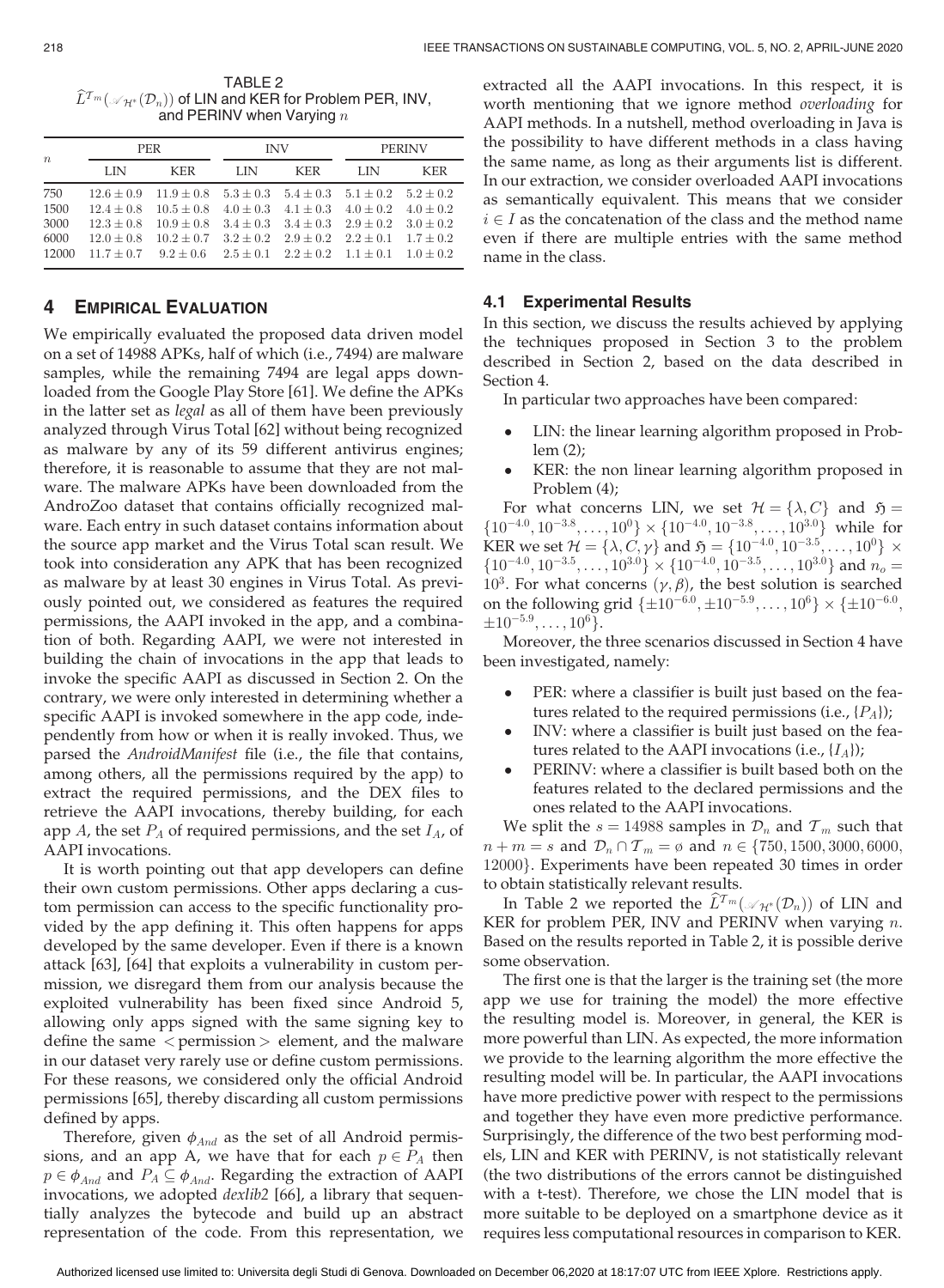TABLE 3 Confusion Matrices (in %) of LIN and KER for PERINV When  $n = 12,000$ 

|            |                  | Truth                           |                                 |  |
|------------|------------------|---------------------------------|---------------------------------|--|
|            | LIN              | Legal                           | Malware                         |  |
| Prediction | Legal<br>Malware | $49.4 \pm 0.1$<br>$0.6 \pm 0.1$ | $0.5 \pm 0.1$<br>$49.5 \pm 0.1$ |  |
|            |                  |                                 | Truth                           |  |
|            | <b>KER</b>       | Legal                           | Malware                         |  |
| Prediction | Legal<br>Malware | $49.5 \pm 0.2$<br>$0.5 \pm 0.1$ | $0.5 \pm 0.1$<br>$49.5 \pm 0.2$ |  |

In Table 3 we reported the confusion matrices (in %) of the best performing models, namely LIN and KER for PERINV when  $n = 12000$ . From Table 3 it is possible to observe that the false positive and false negative rate is quite balanced in both models, thereby indicating that the models have a high quality. Furthermore, for the sake of completeness we also provided in Table 4 the scores associated to some of the most common performance indexes.

In Table 5 the confusion matrices (in %) of LIN and KER for PERINV and  $n = 12000$  are reported. These matrices take into account also a warning class that represents the case when an app is classified as malware with a probability between 30 and 70 percent. In this case, the decision is left to the user; such alternative allows to remarkably reduce the number of false positives and false negatives at the expenses of letting the user decide in critical cases.

In Table 6 the Top 20 permissions and AAPI invocations, together with their raw importance (see Section 3), of LIN are reported. We consider only LIN as it is the only one that can provide such information, for PER, INV, and PERINV with  $n = 12000$ . From Table 6 it is possible to observe that a small amount of permissions and AAPI invocations have high importance for predicting the presence of a malware (strongly positive raw importance). Contrarily, a large amount of them have small importance for predicting the absence of a malware (weakly negative raw importance). This is reasonable since some permissions and AAPI invocations are a sort of strong indicator for a malware while the presence of many other permissions and AAPI invocations show that the app is

TABLE 4 Performance Indexes Values (in %) of LIN and KER for PERINV When  $n = 12,000$ 

| Performance Index                      | LIN               | <b>KER</b>        |
|----------------------------------------|-------------------|-------------------|
| sensitivity or true positive rate      | $0.988 + 0.001$   | $0.990 + 0.001$   |
| specificity or true negative rate      | $0.990 \pm 0.001$ | $0.990 \pm 0.001$ |
| precision or positive predictive value | $0.990 + 0.001$   | $0.990 + 0.001$   |
| negative predictive value              | $0.988 \pm 0.001$ | $0.988 \pm 0.001$ |
| false negative rate                    | $0.012 + 0.001$   | $0.012 + 0.001$   |
| fall-out or false positive rate        | $0.010 + 0.001$   | $0.010 \pm 0.001$ |
| false discovery rate                   | $0.010 + 0.001$   | $0.010 + 0.001$   |
| false omission rate                    | $0.012 + 0.001$   | $0.012 \pm 0.001$ |
| accuracy                               | $0.989 + 0.001$   | $0.990 \pm 0.001$ |
| F1 score                               | $0.989 + 0.001$   | $0.990 \pm 0.001$ |
| Matthews correlation coefficient       | $0.978 + 0.001$   | $0.978 \pm 0.001$ |
| informedness                           | $0.978 + 0.001$   | $0.980 \pm 0.001$ |
| markedness                             | $0.978 + 0.001$   | $0.978 \pm 0.001$ |

TABLE 5<br>Confusion Matrices (in %) of LIN and KER for PERINV When Confusion Matrices (in  $\%$ ) of LIN and KER for PERINV When<br>  $n = 12{,}000$  When the Warning Class is Introduced (Apps<br>
Classified with Probability of Being a Malware Greater Classified with Probability of Being a Malware Greater than 30 Percent and Less than 70 Percent)

|            |                             | Truth                                            |                                                  |  |
|------------|-----------------------------|--------------------------------------------------|--------------------------------------------------|--|
|            | LIN                         | Legal                                            | Malware                                          |  |
| Prediction | Legal<br>Warning<br>Malware | $49.0 \pm 0.1$<br>$0.3 \pm 0.1$<br>$0.3 \pm 0.1$ | $0.2 \pm 0.1$<br>$0.3 \pm 0.1$<br>$49.1 \pm 0.1$ |  |
|            |                             |                                                  | Truth                                            |  |
|            | <b>KER</b>                  | Legal                                            | Malware                                          |  |
| Prediction | Legal<br>Warning<br>Malware | $49.1 \pm 0.1$<br>$0.2 \pm 0.1$<br>$0.3 \pm 0.1$ | $0.3 \pm 0.1$<br>$0.2 \pm 0.1$<br>$49.1 \pm 0.1$ |  |

performing common legal tasks. This underlines that innocuous permissions and AAPI invocations have high importance for predicting the absence of a malware with data-driven techniques while conventional approaches just search for malware behaviors. In general, the analysis of results suggests that the main goal of malware is to collect as much information as possible about the user and the phone, as well as getting access to the SMS service (i.e., to force the user to subscribe to some payment services).

#### 5 CONCLUDING REMARKS

Sustainability in the field of computing must not interfere with security, hence, it is important that security systems and related measures are designed from the very start to be sustainable and compatible with the resource constraints of the target platform. This is important in the perspective of greening computing and networking, but is paramount in the world of mobile devices and IoT, where resources in general and energy in particular represent very hard constraints. In this paper we have presented a machine learning-based technique that focuses on the identification of malware in resource constrained devices such as Android smartphones. Our technique has a very low resource footprint and does not rely on resources outside the protected device. The technique is at the basis of BAdDroIds, an Android app focused on early identification of a malware, more in details, directly at installation time, without heavily impacting the usability and the battery life of the mobile device. We adopted a datadriven approach capable of achieving a high level of accuracy in malware identification on the basis of a set of features easily inferable from apps through static analysis techniques. To validate our methodology we have implemented BAd-DroIds (see Fig. 1), which has been released on the Google Play Store, $<sup>1</sup>$  and we have tested it on almost fifteen thousand</sup> different apps half of which were malware (Fig. 2 shows an example of malware and non-malware analysis results). BAdDroIds showed an accuracy level equal to 98.9 percent, more in details 0.6 percent false positives and 0.5 percent false negatives. The complete dataset as well as further information on BAdDroIds are available at [http://](http://baddroids.smartlab.ws)

1. [https://play.google.com/store/apps/details?id=it.unige.dibris.](https://play.google.com/store/apps/details?id=it.unige.dibris.baddroids) [baddroids](https://play.google.com/store/apps/details?id=it.unige.dibris.baddroids)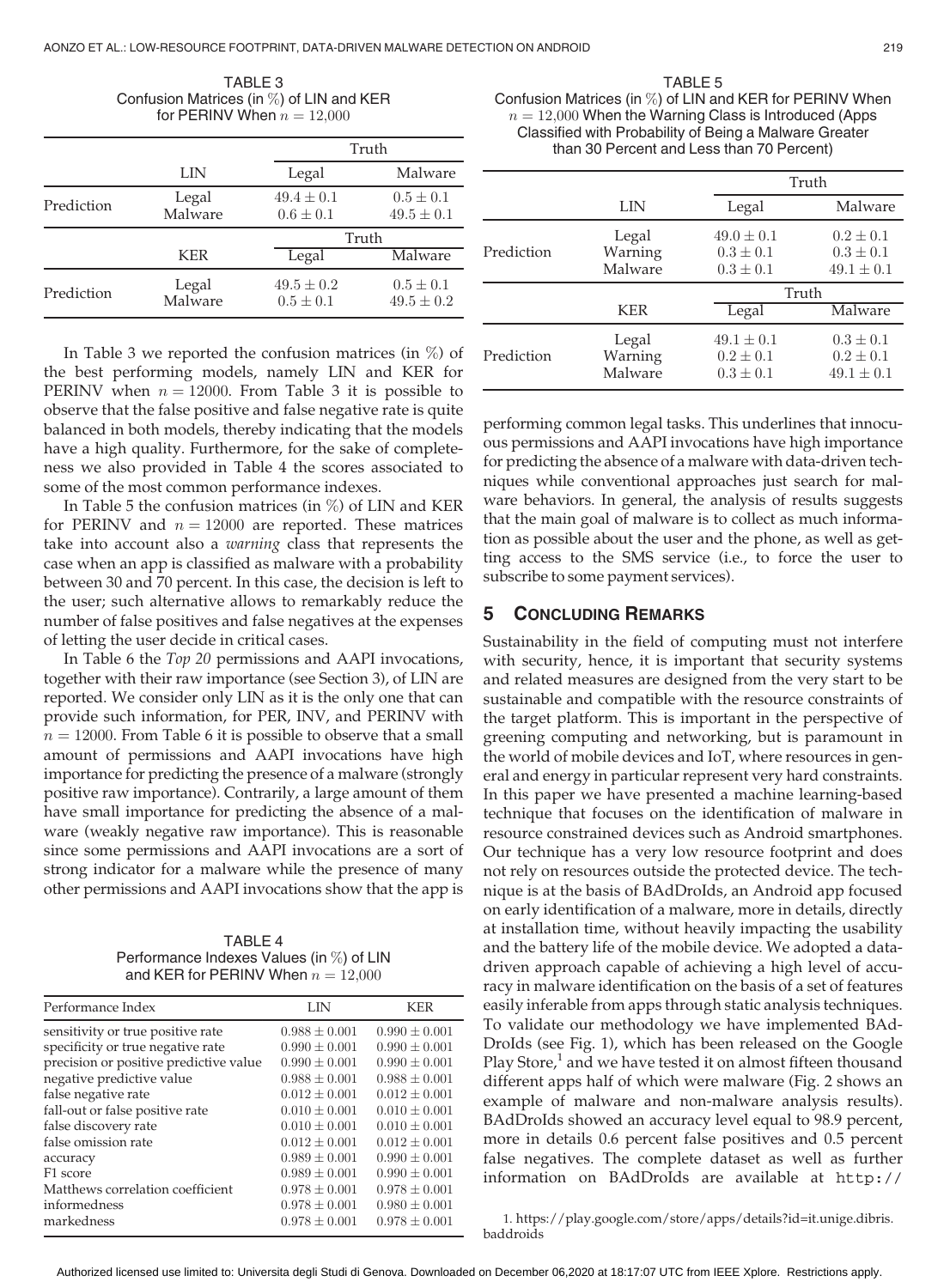| TABLE 6                                                |
|--------------------------------------------------------|
| Top 20 Permission and Retrieved API Invocations of LIN |
| for PER, INV, and PERINV with $n = 12,000$             |
|                                                        |

|                    | PER                                                          |
|--------------------|--------------------------------------------------------------|
| Raw Importance     | Permission                                                   |
| 1.00               | android.permission.SEND SMS                                  |
| 0.89               | android.permission.READ_PHONE_STATE                          |
| $-0.80$            | android.permission.ACCESS NETWORK STATE                      |
| 0.75               | com.android.launcher.permission.UNINSTALL<br><b>SHORTCUT</b> |
| 0.73               | android.permission.CHANGE WIFI STATE                         |
| 0.61               | android.permission.READ SMS                                  |
| 0.59               | android.permission.WRITE APN SETTINGS                        |
| 0.58               | android.permission.DELETE_PACKAGES                           |
| $-0.53$            | android.permission.READ CALL LOG                             |
| $-0.51$            | android.permission.MODIFY_AUDIO_SETTINGS                     |
| 0.51               | android.permission.ACCESS LOCATION EXTRA<br><b>COMMANDS</b>  |
| 0.42               | android.permission.WRITE CALENDAR                            |
| $-0.40$            | android.permission.READ EXTERNAL STORAGE                     |
| 0.39               | com.android.launcher.permission.INSTALL<br><b>SHORTCUT</b>   |
| 0.38               | android.permission.READ LOGS                                 |
| $-0.38$            | android.permission.PACKAGE USAGE STATS                       |
| 0.37               | android.permission.RECEIVE_BOOT_COMPLETED                    |
| $-0.37$            | android.permission.GET_ACCOUNTS                              |
| $-0.35$            | android.permission.DISABLE KEYGUARD                          |
| 0.33               | android.permission.STATUS_BAR                                |
|                    | <b>INV</b>                                                   |
| Davis Improvementa | Dotatorio de AADI invisionism                                |

| Raw Importance | Retrieved AAPI invocation                             |
|----------------|-------------------------------------------------------|
| 1.00           | android.telephony.SmsManager->getDefault              |
| 0.56           | android.content.BroadcastReceiver-> <init></init>     |
| 0.51           | android.app.admin.DeviceAdminReceiver-> <init></init> |
| 0.49           | android.telephony.TelephonyManager->getDeviceId       |
| 0.45           | android.telephony.TelephonyManager->                  |
|                | getLine1Number                                        |
| 0.42           | android.telephony.gsm.SmsManager->getDefault          |
| 0.42           | java.lang.String-> <init></init>                      |
| 0.39           | java.io.InputStreamReader-> <init></init>             |
| 0.39           | java.lang.reflect.Field->get                          |
| 0.37           | android.app.admin.DevicePolicyManager->               |
|                | isAdminActive                                         |
| $-0.36$        | android.content.Context->getPackageName               |
| 0.36           | android.app.Application->attachBaseContext            |
| 0.36           | android.app.ActivityManager->getRunningServices       |
| 0.35           | android.app.PendingIntent->getBroadcast               |
| $-0.35$        | android.content.Intent-> <init></init>                |
| $-0.35$        | java.lang.String->format                              |
| 0.35           | java.lang.String->valueOf                             |
| $-0.33$        | android.content.Context->getSystemService             |
| 0.32           | android.content.Context->qetDir                       |
| 0.32           | android.os.Bundle->qet                                |
|                |                                                       |

PERINV

| Raw Importance | Permission or Retrieved API invocation                |
|----------------|-------------------------------------------------------|
| 1.00           | android.permission.SEND_SMS                           |
| 0.46           | android.telephony.SmsManager->getDefault              |
| 0.44           | android.content.BroadcastReceiver-> <init></init>     |
| 0.42           | android.app.Application->attachBaseContext            |
| 0.40           | android.app.admin.DeviceAdminReceiver-> <init></init> |
| $-0.39$        | android.permission.ACCESS NETWORK STATE               |
| 0.37           | android.telephony.TelephonyManager->getDeviceId       |
| 0.37           | java.io.InputStreamReader-> <init></init>             |
| 0.34           | android.telephony.TelephonyManager->                  |
|                | qetLine1Number                                        |
| $-0.32$        | android.content.Context->getPackageName               |
| 0.30           | java.lang.String-> <init></init>                      |
| 0.28           | java.lang.String->valueOf                             |
| 0.28           | java.lang.reflect.Field->get                          |
| $-0.28$        | java.lang.String->format                              |
| 0.28           | java.io.FileOutputStream->write                       |
| 0.28           | android.app.admin.DevicePolicyManager->               |
|                | isAdminActive                                         |
| $-0.28$        | android.content.Context->getSystemService             |
| 0.27           | android.webkit.WebView->setDownloadListener           |
| 0.27           | android.permission.RECEIVE_SMS                        |
| $-0.27$        | java.util.Iterator->next                              |



Baddroids is a malware detector based on advanced machine learning algorithms

Fig. 1. BAdDroIds on the Google play store.

[baddroids.smartlab.ws](http://baddroids.smartlab.ws). The dataset has been also submitted to UCI [67].

Furthermore, to ensure that the usage of the tool on a mobile device was neither disruptive to the user experience, nor incompatible with less powerful devices, we tested it on a dated device, namely an LG Nexus 5. This device was released in 2013, runs Android 6.0.1, has a Qualcomm MSM8974 Snapdragon 800 CPU running at 2.3 GHz, and 2 GB of RAM.

We randomly chose 1000 APKs from our dataset and, since BAdDroIds starts whenever an app is installed or updated, we have installed them on our device logging the size of the DEX file and the time needed for the analysis. We obtained that the average DEX file size is 5539 KiB and the average time for analyzing an APK is 64474 ms.

It is worth noting that the specifications of our test device can be considered comparable with a mid-range mobile device of the current generation, thus BAdDroIds does not need a top-notch device to be actually used and on such a configuration and it requires a minute, on average, to analyze an app.

While the results in terms of accuracy are remarkable, the time required to perform the complete analysis is still clearly perceivable by the user, hence, in future work, we need to optimize the process to a further extent. Moreover, while the feature set adopted in this work has shown very good properties in terms of accuracy of the prediction, we

| A<br>BadDroids | 1 13:29      | A<br>BadDroids | 10 で ♥▲ 0 13:36      |
|----------------|--------------|----------------|----------------------|
|                | <b>CLEAN</b> |                | <b>MALWARE!</b>      |
| Package name:  | com.         | Package name:  |                      |
| Probability:   | 99.9%        | Probability:   | 96.1%                |
| Dex size:      | 2558.9 KiB   | Dex size:      | 31.8 KiB             |
| Scan time:     | 20034 ms     | Scan time:     | 851 ms               |
|                |              |                | <b>Uninstall App</b> |
|                |              |                |                      |
| Δ              | O<br>Ο       | Δ              | O<br>Ω               |

Fig. 2. BAdDroIds: Malware and non-malware classification.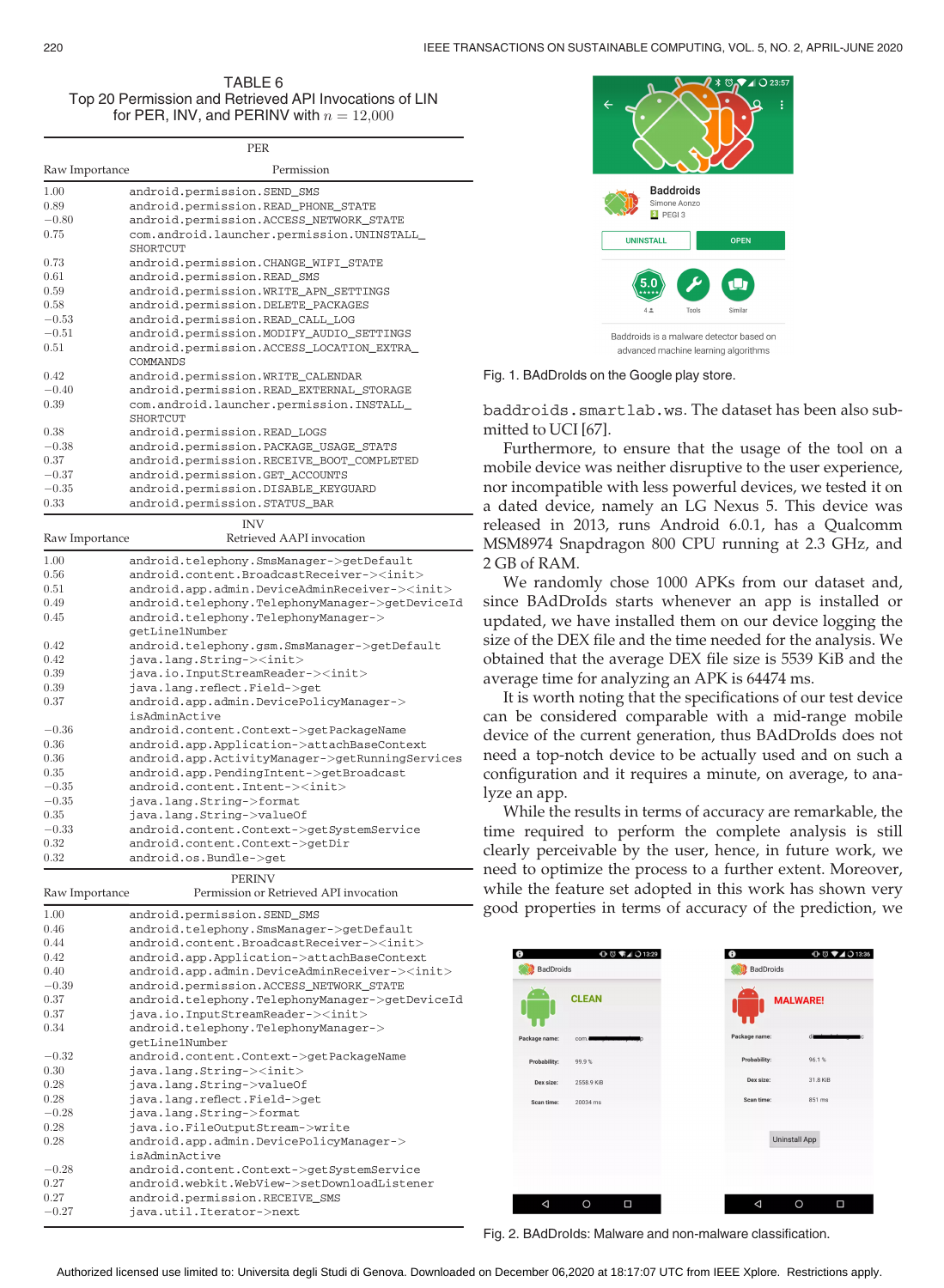need to verify its resilience to obsolescence and we also need to explore the possibility to adopt more sophisticated properties of the apps as independent features, like the interaction with other apps through intents, as well as the usage of Reflection and JNI.

#### **REFERENCES**

- [1] Q. Li and M. Zhou, "The survey and future evolution of green computing," in Proc. IEEE/ACM Int. Conf. Green Comput. Commun., 2011, pp. 230–233. [Online]. Available: [http://dx.doi.org/](http://dx.doi.org/10.1109/GreenCom.2011.47) [10.1109/GreenCom.2011.47](http://dx.doi.org/10.1109/GreenCom.2011.47)
- [2] A. P. Bianzino, C. Chaudet, D. Rossi, and J. L. Rougier, "A survey of green networking research," IEEE Commun. Surveys Tuts., vol. 14, no. 1, pp. 3–20, Jan-Mar. 2012.
- [3] A. Merlo, M. Migliardi, and L. Caviglione, "A survey on energyaware security mechanisms," Pervasive Mobile Comput., vol. 24, pp. 77–90, 2015. [Online]. Available: [http://www.sciencedirect.](http://www.sciencedirect.com/science/article/pii/S1574119215000929) [com/science/article/pii/S1574119215000929](http://www.sciencedirect.com/science/article/pii/S1574119215000929)
- [4] M. Migliardi and A. Merlo, "Improving energy efficiency in distributed intrusion detection systems," J. High Speed Netw., vol. 19, no. 3, pp. 251–264, Jul. 2013. [Online]. Available: [http://dl.acm.](http://dl.acm.org/citation.cfm?id=2595805.2595811) [org/citation.cfm?id=2595805.2595811](http://dl.acm.org/citation.cfm?id=2595805.2595811)
- [5] L. Caviglione and A. Merlo, "The energy impact of security mechanisms in modern mobile devices," Netw. Security, vol. 2012, no. 2, pp. 11–14, 2012. [Online]. Available: [http://www.sciencedirect.](http://www.sciencedirect.com/science/article/pii/S1353485812700156) [com/science/article/pii/S1353485812700156](http://www.sciencedirect.com/science/article/pii/S1353485812700156)
- [6] F. Palmieri, S. Ricciardi, and U. Fiore, "Evaluating network-based DoS attacks under the energy consumption perspective: New security issues in the coming green ICT area," in Proc. Int. Conf. Broadband Wireless Comput. Commun. Appl., 2011, pp. 374–379.
- [7] U. Fiore, A. Castiglione, A. De Santis, and F. Palmieri, "Exploiting battery-drain vulnerabilities in mobile smart devices," IEEE Trans. Sustainable Comput., vol. 2, no. 2, pp. 90–99, Apr.-Jun. 2017.
- [8] T. Verge, "The entire history of iphone versus android summed up in two charts," [Online]. Available: [http://www.theverge.](http://www.theverge.com/2016/6/1/11836816/iphone-vs-android-history-charts) [com/2016/6/1/11836816/iphone-vs-android-history-charts](http://www.theverge.com/2016/6/1/11836816/iphone-vs-android-history-charts), Accessed on: Oct. 19, 2017.
- [9] A. Merlo, M. Migliardi, and P. Fontanelli, "Measuring and estimating power consumption in android to support energy-based intrusion detection," vol. 23, no. 5, pp. 611–637, 2015.
- [10] Dangerous permissions. [Online]. Available: [https://developer.](https://developer.android.com/guide/topics/permissions/requesting.html#normal-dangerous) [android.com/guide/topics/permissions/requesting.html#normal](https://developer.android.com/guide/topics/permissions/requesting.html#normal-dangerous)[dangerous,](https://developer.android.com/guide/topics/permissions/requesting.html#normal-dangerous) Accessed on: Oct. 19, 2017.
- [11] K. W. Y. Au, Y. F. Zhou, Z. Huang, and D. Lie, "Pscout: Analyzing the Android permission specification," in Proc. ACM Conf. Comput. Commun. Security, 2012, pp. 217–228.
- [12] Android reflection. [Online]. Available: [https://developer.](https://developer.android.com/reference/java/lang/reflect/package-summary.html) [android.com/reference/java/lang/reflect/package-summary.](https://developer.android.com/reference/java/lang/reflect/package-summary.html) [html,](https://developer.android.com/reference/java/lang/reflect/package-summary.html) Accessed on: Oct. 19, 2017.
- [13] Java native interface on android. [Online]. Available: [https://](https://developer.android.com/training/articles/perf-jni.html) [developer.android.com/training/articles/perf-jni.html](https://developer.android.com/training/articles/perf-jni.html), Accessed on: Oct. 19, 2017.
- [14] D.-J. Wu, C.-H. Mao, T.-E. Wei, H.-M. Lee, and K.-P. Wu, "Droidmat: Android malware detection through manifest and API calls tracing," in Proc. 7th Asia Joint Conf. Inf. Security, 2012, pp. 62–69.
- [15] Z. Aung and W. Zaw, "Permission-based android malware detection," Int. J. Sci. Technol. Res., vol. 2, no. 3, pp. 228–234, 2013.
- [16] B. Sanz, I. Santos, C. Laorden, X. Ugarte-Pedrero, P. G. Bringas, and G. Alvarez, "PUMA: Permission usage to detect malware in android," in Proc. Int. Joint Conf. CISIS'12-ICEUTE' 12-SOCO' 12 Special Sessions, 2013, pp. 289–298.
- [17] X. Liu and J. Liu, "A two-layered permission-based android malware detection scheme," in Proc. 2nd IEEE Int. Conf. Mobile Cloud Comput. Serv. Eng., 2014, pp. 142–148.
- [18] D. Arp, M. Spreitzenbarth, M. Hubner, H. Gascon, and K. Rieck, "DREBIN: Effective and explainable detection of android malware in your pocket," in Proc. NDSS, 2014, pp. 1–12.
- [19] T. Ban, T. Takahashi, S. Guo, D. Inoue, and K. Nakao, "Integration of multi-modal features for android malware detection using linear SVM," in Proc. 11th Asia Joint Conf. Inf. Security, 2016, pp. 141–146.
- [20] F. Idrees, M. Rajarajan, M. Conti, T. M. Chen, and Y. Rahulamathavan, "Pindroid: A novel android malware detection system using ensemble learning methods," Comput. Security, vol. 68, pp. 36–46, 2017.
- [21] W. Enck, M. Ongtang, and P. McDaniel, "On lightweight mobile phone application certification," in Proc. 16th ACM Conf. Comput. Commun. Security, 2009, pp. 235–245.
- [22] V. N. Vapnik, Statistical Learning Theory. New York, NY, USA: Wiley, 1998.
- [23] J. Shawe-Taylor and N. Cristianini, Kernel Methods for Pattern Analysis. Cambridge, U.K.: Cambridge Univ. Press, 2004.
- [24] L. Swersky, H. O. Marques, J. Sander, R. J. Campello, and A. Zimek, "On the evaluation of outlier detection and one-class classification methods," in Proc. IEEE Int. Conf. Data Sci. Adv. Analytics, 2016, pp. 1–10.
- [25] Č. M. Bishop, Neural Networks for Pattern Recognition. London, U.K.: Oxford Univ. Press, 1995.
- [26] I. Goodfellow, Y. Bengio, and A. Courville, Deep Learning. Cambridge, MA, USA: MIT Press, 2016.
- [27] G. B. Huang, D. H. Wang, and Y. Lan, "Extreme learning machines: A survey," Int. J. Mach. Learn Cybern., vol. 2, no. 2, pp. 107–122, 2011.
- [28] C. Zhang and Y. Ma, Ensemble Machine Learning. Berlin, Germany: Springer, 2012.
- [29] E. Rasmussen and C. K. I. Williams, Gaussian Processes for Machine Learning. Cambridge, MA, USA: MIT Press, 2006.
- [30] T. Cover and P. Hart, "Nearest neighbor pattern classification," IEEE Trans. Inf. Theory, vol. IT-13, no. 1, pp. 21–27, Jan. 1967.
- [31] L. Oneto, S. Ridella, and D. Anguita, "Learning hardware-friendly classifiers through algorithmic stability," ACM Trans. Embedded Comput., vol. 15, no. 2, pp. 23:1–23:29, 2016.
- [32] D. Anguita, A. Ghio, L. Oneto, X. Parra, and J. L. Reyes-Ortiz, "Human activity recognition on smartphones using a multiclass hardware-friendly support vector machine," in Proc. Int. Workshop Ambient Assisted Living, 2012, pp. 216–223.
- [33] J. Tang, C. Deng, and G. B. Huang, "Extreme learning machine for multilayer perceptron," IEEE Trans. Neural Netw. Learn. Syst., vol. 27, no. 4, pp. 809–821, 2016.
- [34] J. S., "Deep learning in neural networks: An overview," Neural Netw., vol. 61, pp. 85–117, 2015.
- [35] L. Breiman, "Random forests," Mach. Learn., vol. 45, no. 1, pp. 5– 32, 2001.
- [36] C. E. Rasmussen and C. K. I. Williams, Gaussian Processes for Machine Learning. Cambridge, MA, USA: MIT press, 2006.
- [37] A. Bakushinskiy and A. Goncharsky, Ill-Posed Problems: Theory and Applications. Berlin, Germany: Springer Science & Business Media, 2012.
- [38] L. Rosasco, E. De Vito, A. Caponnetto, M. Piana, and A. Verri, "Are loss functions all the same?" Neural Comput., vol. 16, no. 5, pp. 1063–1076, 2004.
- [39] A. N. Tikhonov and V. I. A. Arsenin, Solutions Ill-Posed Problems. New York, NY, USA: Halsted Press, 1977.
- [40] R. Tibshirani, "Regression shrinkage and selection via the lasso," J. Roy. Statistical Soc.. Series B (Methodological), vol. 58, no. 1, pp. 267–288, 1996.
- [41] F. Schöpfer, A. K. Louis, and T. Schuster, "Nonlinear iterative methods for linear ill-posed problems in banach spaces," Inverse Problems, vol. 22, no. 1, 2006, Art. no. 311.
- [42] H. Zou and T. Hastie, "Regularization and variable selection via the elastic net," J. Roy. Statistical Soc.: Series B (Statistical Methodology), vol. 67, no. 2, pp. 301–320, 2005.
- [43] D. Anguita, A. Ghio, L. Oneto, J. L. Reyes-Ortiz, and S. Ridella, "A novel procedure for training l1-l2 support vector machine classifiers," in Proc. Int. Conf. Artif. Neural Netw., 2013, pp. 434-441.
- [44] I. Guyon and A. Elisseeff, "An introduction to variable and feature selection," J. Mach. Learn. Res., vol. 3, pp. 1157–1182, 2003.
- [45] B. Schölkopf, R. Herbrich, and A. J. Smola, "A generalized repre-<br>
senter theorem " in *Proc. Int. Conf. Commut. Learn. Theoru*, 2001 senter theorem," in Proc. Int. Conf. Comput. Learn. Theory, 2001, pp. 416–426.
- [46] B. Scholkopf, "The kernel trick for distances," in Proc. Int. Conf. Neural Inf. Process. Syst., MIT Press, 2001, pp. 283–289.
- [47] S. S. Keerthi and C. J. Lin, "Asymptotic behaviors of support vector machines with gaussian kernel," Neural Comput., vol. 15, no. 7, pp. 1667–1689, 2003.
- [48]  $\overrightarrow{D}$ . Anguita, A. Ghio, L. Oneto, and S. Ridella, "In-sample and outof-sample model selection and error estimation for support vector machines," IEEE Trans. Neural Netw. Learn. Syst., vol. 23, no. 9, pp. 1390–1406, Sep. 2012.
- [49] S. Arlot and A. Celisse, "A survey of cross-validation procedures for model selection," Statist. Surveys, vol. 4, pp. 40–79, 2010.